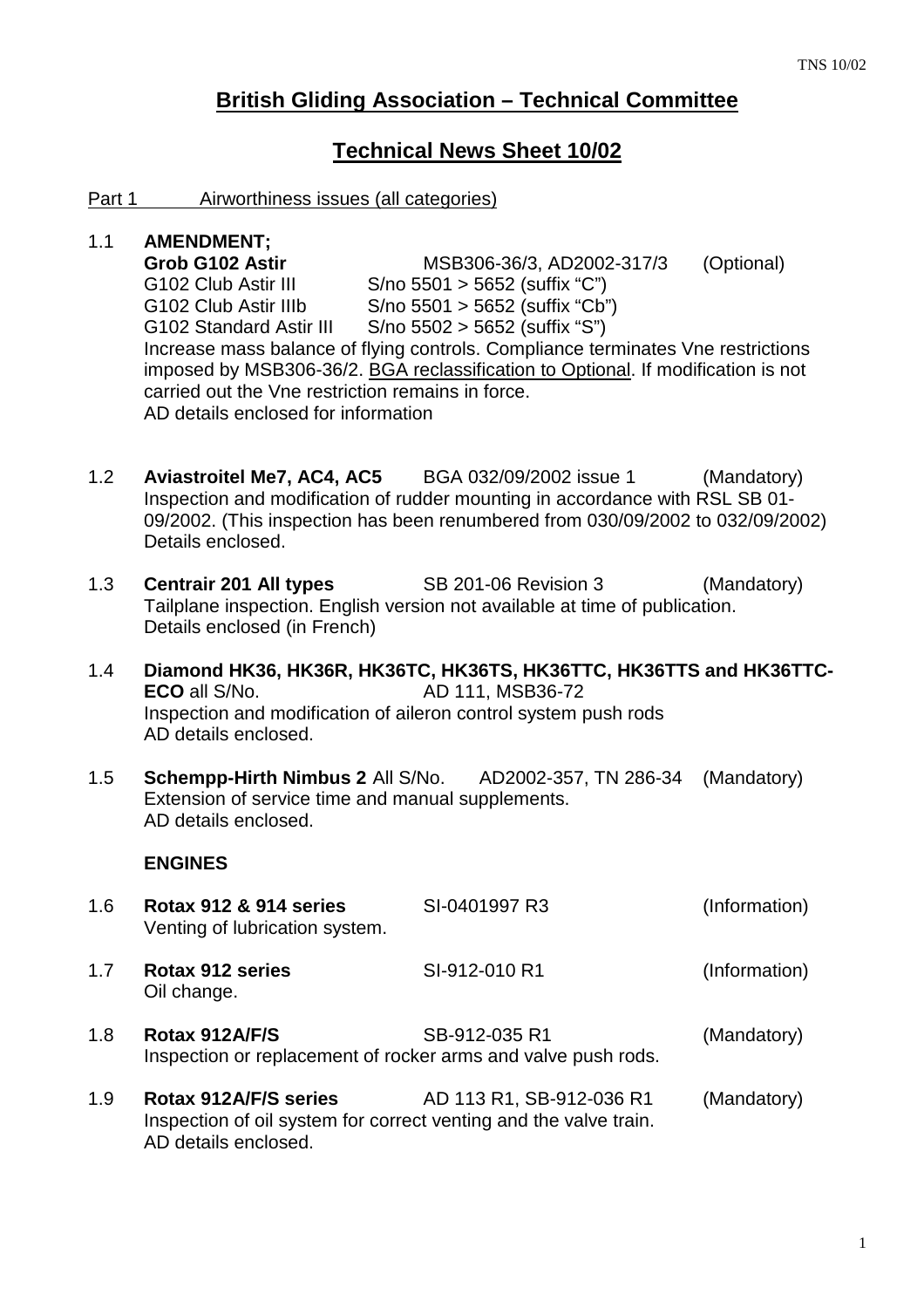|      | 1.10 Rotax 914 series<br>Oil change                                                                          | SI-914-011 R1                                                                      | (Information) |
|------|--------------------------------------------------------------------------------------------------------------|------------------------------------------------------------------------------------|---------------|
| 1.11 | Rotax 914 F                                                                                                  | SB-914-021 R1<br>Inspection or replacement of the rocker arms and valve push rods. | (Mandatory)   |
| 1.12 | Rotax 914 F<br>Inspection of the oil system for correct venting and the valve train.<br>AD details enclosed. | AD 113 R1, SB-914-022 R1                                                           | (Mandatory)   |
| 1.13 | Rotax 914 F series<br>Inspection for possible cracks on exhaust bends<br>AD Details enclosed                 | AD 106 R1                                                                          | (Mandatory)   |
| 1.14 | Rotax 505 series<br>New charging coil with support.                                                          | SB-505-009                                                                         | (Optional)    |
| 1.15 | Rotax 535 series<br>New charging coil with support.                                                          | SB-535-008                                                                         | (Optional)    |

1.16 **Solo 2350 (fitted to Ventus 2cT)** (Recommended) Cylinder head nuts not in safety. Check nuts to ensure the studs are of adequate length to allow self-locking nuts to be in safety. Reported by Steve Saunders, Fenlands Gliding Club.

## **EQUIPMENT**

1.17 **Tost tow release E72, E75 & E85** AD 1989-018/3, TN1-2001 (Optional) Times between overhauls for tow couplings AD details enclosed Note: Tost tow couplings in use on BGA aircraft may operate "On Condition".

Part 2 Modifications

None

## Part 3 General Matters

## 3.1 **LAMS Schedule.**

The BGA LAMS schedule has been discontinued by the CAA (CAA/LAMS/A/1999/BGA issue 1) in future all Motor Gliders and Tugs should use the standard LAMS as published by the CAA (CAP 411). At the next Annual check the schedule should be amended by removing the stickers referring to the BGA or by deleting them. With the revised BGA approval granted by the CAA, the change of LAMS has no effect on the certification process or work content completed by the BGA inspector. New lams reference CAA/LAMS/A/1999 issue 1, amendment 1. Any additional items should be entered into CAP 543 Time Limited Task and Component Change Record.